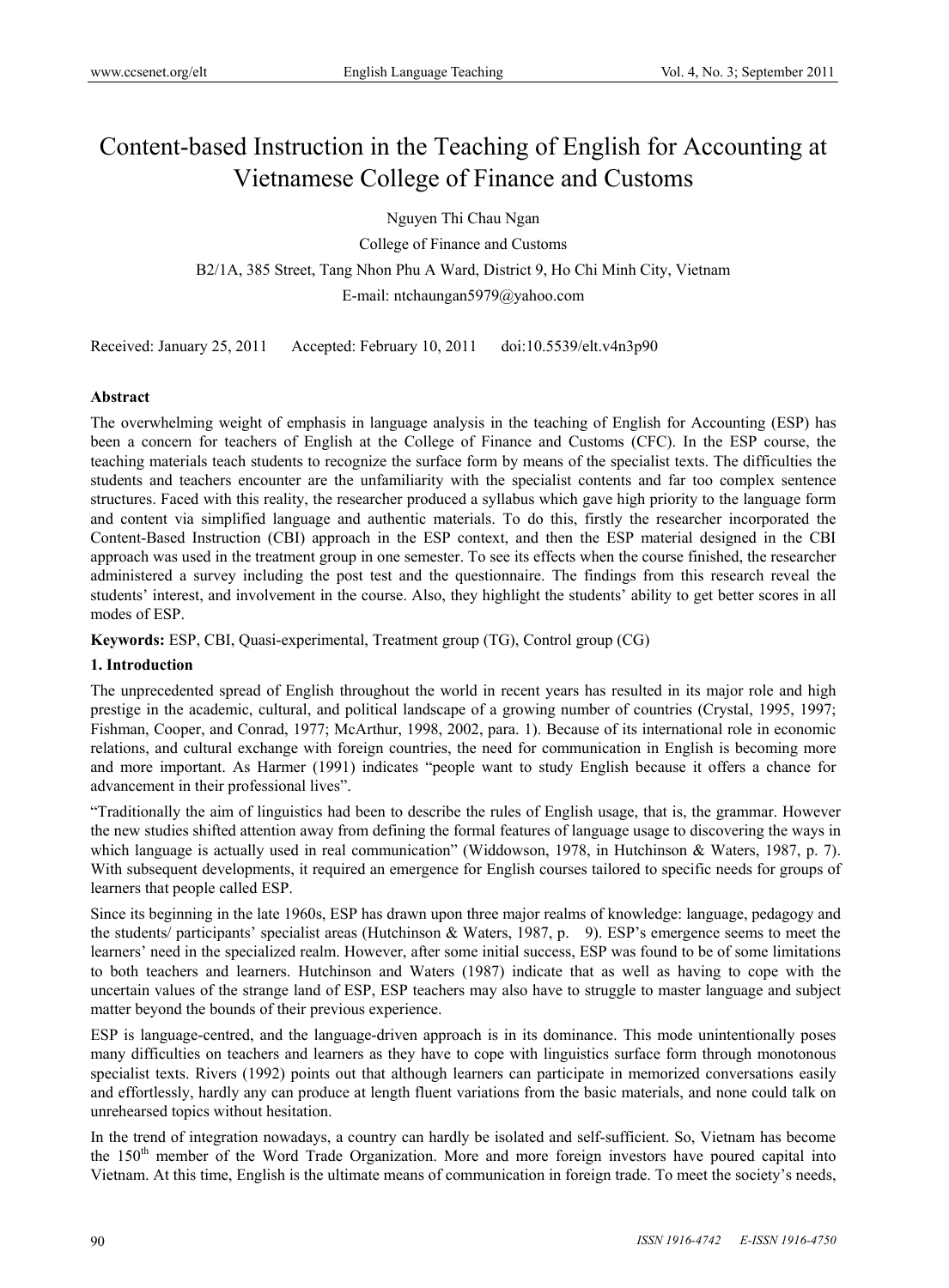Vietnamese students must have sound English knowledge to work well in their jobs. They are not only qualified at general English (GE) but also capable of interpreting the specialist contents. With such great concerns, choosing an appropriate learning material in harmony with suitable teaching methods is considered as a vital and primary concern for ESP teachers, language program developers, and also curriculum designers.

To the current ESP material, its contents are written for learners who study accounting profession and English is their mother tongue. Therefore, this material is considerably inappropriate to the students' English level of both content and language structure. To some aspects, this present syllabus neglects the purpose of combining language and content together. As a result, students are mainly exposed to linguistic features and passively stuffed with new words in the field.

So, the selection of authentic contents in simplified language suitable to the students' English level will be the priority when designing an ESP syllabus.

The research is carried out to answer the guiding question and two sub-questions that follow:

Is teaching English for Accounting by the CBI approach more effective than by the traditional methods?

The sub-questions are:

1) Are students in the TG more interested, motivated and involved in class activities during the course?

2) Do students in the TG learning with the material designed in the CBI approach achieve better scores than students in the CG learning with the current ESP material?

#### **2. Review on journal writing**

#### *2.1 History of ESP*

Hutchinson and Waters (1987) point out that ESP is an approach to language teaching in which all decisions as to content and method are based on the learners' reason for learning. This means that much of the work done by ESP teachers is concerned with designing appropriate courses for groups of learners.

Following this view, much of emphasis in ESP research and materials has been on the language analysis. ESP learners just learn English in order to be able to read the specialist texts, and other language skills seem to hold the secondary roles in learning. This might conclude that ESP lessons would concern themselves only with the activity of reading texts. So, first and foremost, "language-centred course design is the most familiar and prevalent in ESP" (Hutchinson & Water, 1987, p. 65).

In the words of Dudley-Evans and St John (1998), in ESP approach, language-centred course design is the simplest kind of course design process and is probably the one most familiar to English teachers. This course proceeds as follows:



To this process, "the language-centred analysis of target situation data is only at the surface level. It reveals very little about the competence that underlines the performance" (Hutchinson & Waters, 1987, p. 68). Moreover, ESP content is either at monotonous level with much repetition on isolated words of the specialist or academic which is too beyond the learners' competence.

Meanwhile, learners' primary aim of learning a foreign language is to be able to use it in real communication. This requires the authentic input so that learners have a feeling of absorbing something real and interesting. Hutchinson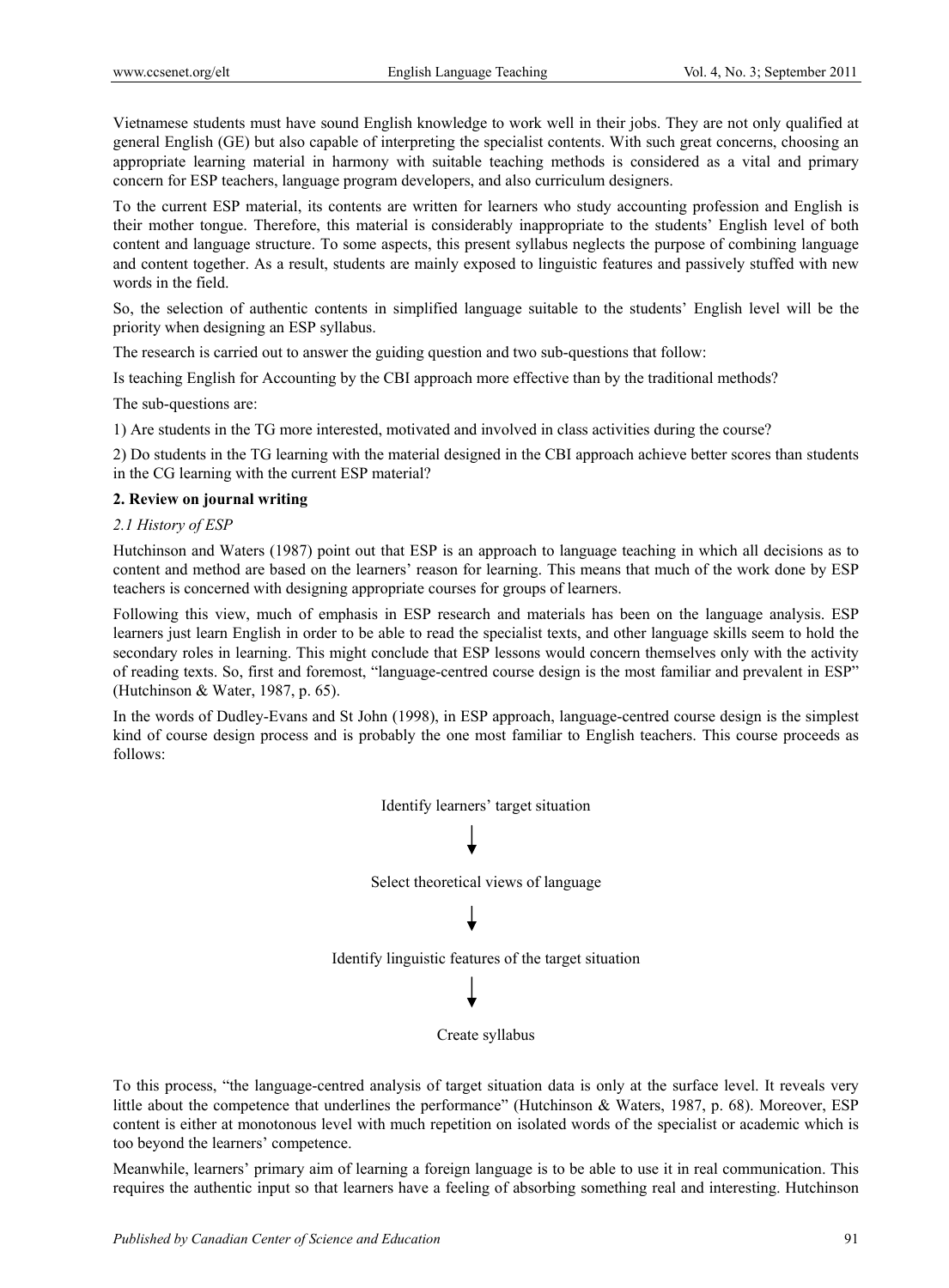and Waters (1987) indicate that a text can only be truly authentic, in other words, in the context for which it was originally written, or "content can provide a motivational and cognitive basis for language learning since it is interesting and of some value to the learners" (Brewster, 1999, p. 84).

Generally speaking, a sound learning material going in harmony with appealing teaching methods will naturally kindle the students' interests and motivation. Gardner and Lambert (1972) point out that motivation is very strongly related to achievement in language learning.

#### *2.2 The CBI approach*

Brinton, Snow and Wesche (1989) indicate that in adult basic education, including the learning of English for speakers of other languages, content-based instruction is the instruction that focuses upon the substance or meaning of the content that is being taught. This is in contrast to "general literacy" or "general language" instruction, which uses topics or subject matter simply as a vehicle for teaching reading and writing, or the grammar or other "mechanics" of English language. Also, there are some following definitions that are typical for the CBI research:

Crandall and Tucker (1990, p. 187) define it as "an approach to language instruction that integrates the presentation of topics or tasks from subjects matter classes within the context of teaching a second or foreign language".

Or in the words of Wesche (1993, p. 42), CBI is aimed at the development of use-oriented second and foreign language skills and is distinguished by the concurrent learning of a specific content and related language use skills.

CBI approaches "view the target language largely as the vehicle through which subject matter content is learned rather than the immediate object of the study" (Brinton et al., 1989, p. 5).

Richards and Rodgers (2001, p. 204) point out " CBI is an approach to second language teaching in which teaching is organized around the content or information that students will acquire, rather than around a linguistic or other type of syllabus".

All the above-mentioned definitions share similar characteristics relating to language and content. First and foremost, CBI satisfies learners with the following factors:

- Authentic materials: "there are two implications of authenticity – one implication is that the materials are similar to those used in native language instruction; the other relates to the use of newspaper and magazine articles and any other media materials that were not originally produced for language teaching purposes" (Brinton et al., 1989)

- Students' motivation increasing: "CBI provides the opportunities for teachers to match students' interest and needs with interesting, comprehensible, and meaningful content" (Brinton et al., 1989). Also, Littlewood (1981) indicates that CBI classroom is learner-centred rather than teacher-centred. In such classroom, students learn through doing and are actively engaged in the learning process, they do not depend on the teacher to direct all learning or to be the source of all information.

- Active teachers' pedagogy: Stryker and Leaver (1993) point out that CBI requires better language teachers to select and adapt authentic materials for use in class and create learner-centred classrooms. Or "an attempt is often made to integrate the topic into the teaching of all skills" (Brinton et al., 1989). In addition to this, teachers make all possible efforts to keep language learning and content exploration objectives in balance.

- Evaluation: Brinton et al. (1989) state that the goal of CBI is to assist learners in developing general academic language skills through interesting and relevant contents, so students are evaluated all skills of language. Since language cannot be used in a vacuum, it must be used to communicate about something. Therefore, it is likely that language assessment will need to be based on the topics and tasks used in instruction.

#### *2.3 Theme-based model in designing ESP material*

Brinton et al. (1989) indicate that theme-based courses constitute the most common model in CBI thanks to its relative lack of complexity for implementation. In theme-based model, selected topics or themes provide the content for students to learn. Themes are the central ideas that organize major curricular units, thus they have to be chosen to be appropriate to students' academic and cognitive interests and needs. Moreover, materials in theme-based language instruction are usually teacher-generated or adapted from outside sources.

For Eskey (1997), theme-based instruction adds a missing dimension to traditional approaches to language syllabus design. Where both form-based and notional/ functional syllabi focus on rules, rather than on real communication, theme-based language courses give learners an interesting subject to learn or communicate about. Language is used to explore content, and language growth emerges as students need to comprehend or produce language relating to content.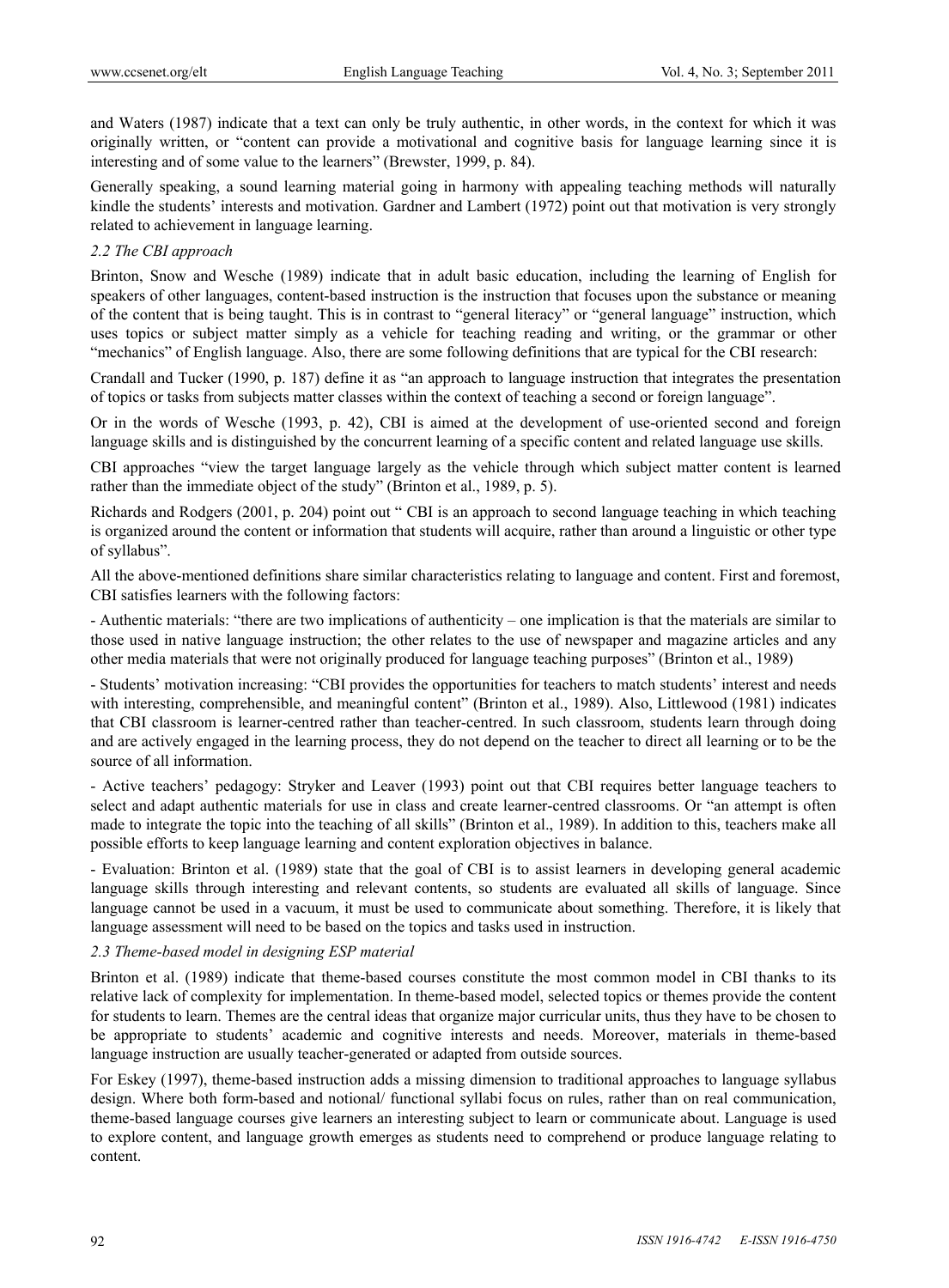Theme-based CBI is particularly appealing in this respect because teachers can use almost any content materials that they feel their students will enjoy. Brinton et al., (1989) indicate that authentic materials with simplified language are of great choice with an attempt to integrate the topic into the teaching of all language skills. Moreover, Grabe and Stoller (1997) share that keeping students motivated and interested are two important factors underlying content-based instruction. Motivation and interest are crucial in supporting student success with challenging, informative activities that support success and which help the students learn complex skills.

#### **3. Research methodology**

#### *3.1 Participants*

100 students from two classes, C6B1b and C6B1d, were chosen to be the target in the research. All these students were in the same year of learning and major, and had equivalent English level via their placement test at the beginning of the new school year. Their age all varied from 18 to 20 and their predominant gender was female.

To do this study, randomly the researcher chose class C6B1b to be the TG who learnt ESP with the CBI approach. At the same time, class C6B1d was the CG who was taught with the current ESP syllabus by the same ESP teacher. In order to reduce bias to its minimum, the ESP teacher for these two groups was another appointed by the head of Foreign Language Faculty (FLF) at CFC.

#### *3.2 Instruments*

Instruments for carrying out the research were the material input for CBI application in the TG in the quasi-experimental stage, the post-test, and the questionnaire.

#### 3.2.1 The quasi-experimental design

In the words of Kumar (1996), studies can be classified as: experimental, non-experimental and quasi-experimental. For the first one, it involves the researcher introducing the intervention that is assumed to be the "cause" of change, and waiting until it has produced the change. The second consists of the researcher observing the phenomenon and attempting to establish what caused it. To the last one, it has the properties of both experimental and non-experimental studies.

Based on the above theory, the quasi-experimental design shares some characteristics of true experiments which seeks interventions or treatments. Due to some limits in the setting of the study – a short time for the research, one semester, and the unsatisfactory results of the ESP courses over the last few years, the researcher applied the quasi-experimental design to the study. Following this design, which required the intervention in the ESP material in order to bring better results for the course, the material input produced in the CBI approach was then introduced into the TG whereas the CG still learnt with the current ESP one.

#### 3.2.2 The questionnaire

The questionnaire was given to all students in two groups. It had two parts covering the following points:

- In the first part of the questionnaire, students were asked about their background as well as their important skills when learning English before joining ESP course.

- The second part of the questionnaire asked students from the TG to express their opinions towards the ESP course designed in the CBI approach.

#### 3.2.3 The post test

Following the principle of evaluation, when the quasi-experimental stage finished, the researcher implemented the summative evaluation. This process sought to answer the following questions (Richards, 2001, p. 292):

How effective was the course? Did it achieve its aims?

What did the students learn?

How well was the course received by students and the teacher?

How appropriate were the teaching methods?

"Apart from the relatively informal ways of assessing mastery of objectives, formal tests are probably the commonest means used to measure the achievement" (Richards, 2001, p. 292). Also, Weir (1995, in Richards, 2001, p. 293) points out that "achievement tests can have an important washback effect on teaching and learning".

To this research, the post test was designed by the head of FLF, and it was then given to two groups of students by the researcher at the end of the course. Its details are as follows: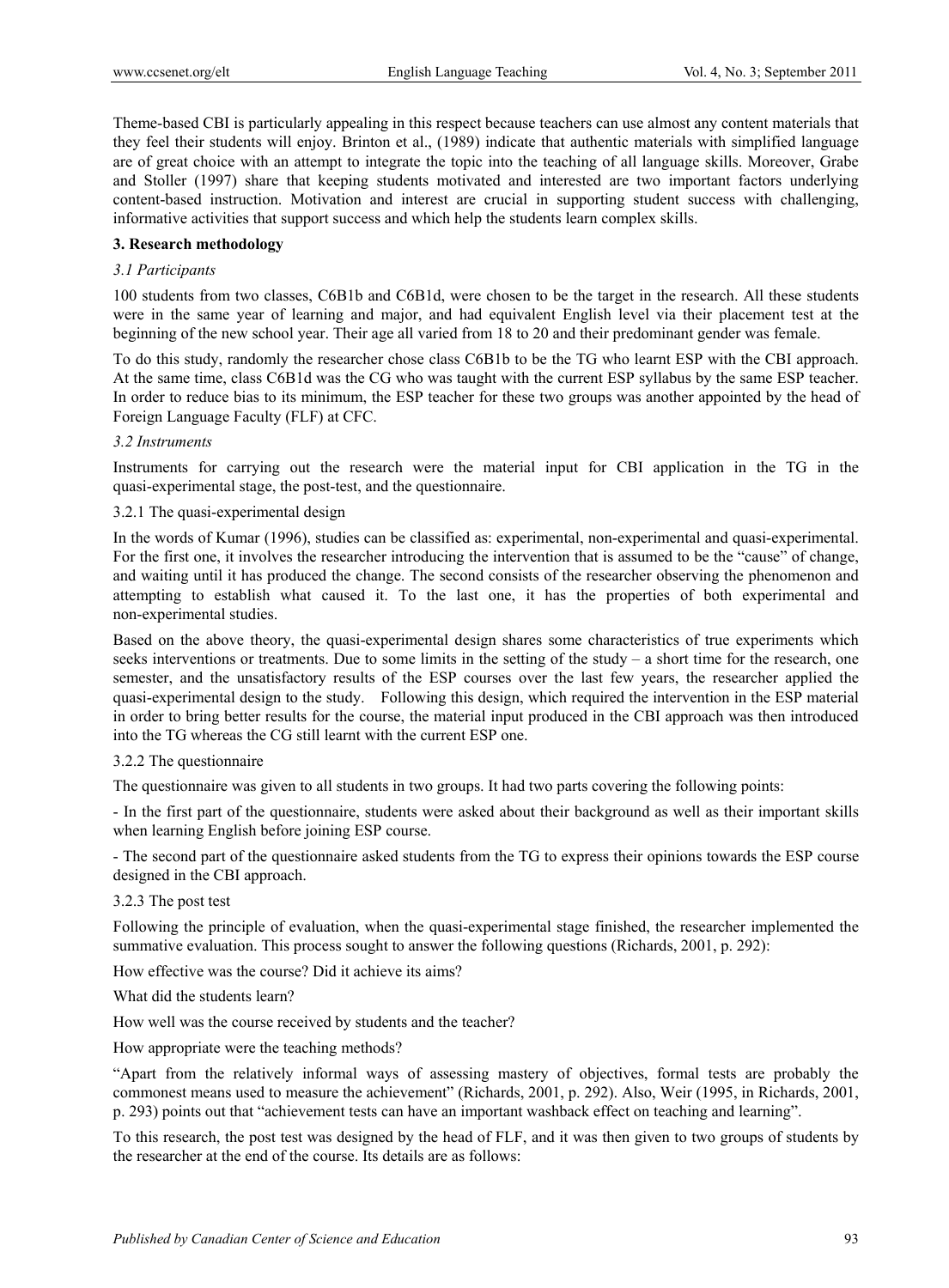Part 1: Testing reading comprehension: students were asked to be able to recall vocabulary as well as link their background knowledge of the specialist through matching and multiple choice exercises.

Part 2: Testing language focus: This part aimed at assessing students' writing ability. Translating articles from specialist magazines, or newspapers was of great focus.

Part 3: Testing listening skill: This part tested students the ability to listen to the specialist information so that they could get quick responses in communication.

Besides, oral exercises were also implemented through peer interactions and group presentations in class.

#### *3.3 Data collection procedures*

The first part of the questionnaire was given to the TG and CG in September 2010. They were asked to answer three questions relating to their English background, their weak skills, and skills useful for their future jobs.

When the quasi-experimental stage finished, it provided with the data coming from two sources: students' questionnaire (the second part) and final test scores. Results in the post test were summarized with the use of Excel application of T-Test to compare two samples for means. The statistics were shown in table 7. Also, data from the questionnaire was also illustrated in table 1, 2, 3, 4, 5, and 6.

#### **4. Findings and discussions**

#### *4.1 Before the quasi-experimental stage*

The aim of this part is to interpret the data (collected from the first part of the questionnaire) about the students' existing English knowledge.

Students from two groups already finished their GE course in the second semester, and they continued their ESP course in the third semester in September 2010.

The survey showed that most students had learned English before they joined GE, and then ESP courses. 62% of students have learnt English for more than 5 years, 38% of them have had more than 2 years to equip themselves with necessary English words. These figures also indicate the students' prerequisite English knowledge before they attend English courses at CFC. (See table 1)

In addition to students' GE background, they were also asked to express opinions about their weak skills. This aimed at modifying the current ESP syllabus to meet the students' learning needs. The results showed that the majority of students (89 over 100 responses) encountered difficulties when joining listening and speaking skills. This fell on the fact that English was not their major subject, so they just learnt to meet the short-term goal for passing the final exam. (See table 2)

The next question mentioned the students' skills necessary for their future jobs. As being collected from the survey, 70% of students needed all skills when attending an English language course because these skills all assisted together whenever needed.

On the other hand, 16% of students showed great concerns towards the reading skill because it was useful for them to read foreign materials supporting them in their study and work. 14% of students paid much attention about listening and speaking skills. These were very important for them to communicate effectively in work life. (See table 3)

#### *4.2 After the quasi-experimental stage*

#### 4.2.1 Data collected from the post test

As being discussed above, two groups of students were kept separate over a semester. The CG was taught with the current ESP syllabus and traditional method. Whereas the TG was introduced by the selected input organized in the CBI approach and communicative language teaching.

When the course finished, students of two groups were asked to take the post test. Test content was not extracted right as what two groups learned from the materials. The test was designed to cover all skills from vocabulary matching, reading comprehension, grammar exercise, translation and listening. Students had to combine what they learned through the course of both the language features and specialist contents.

#### *Testing vocabulary*

The first logical step when learning English through the subject matter is to deal with the acquisition of the specialist vocabulary. So, learning vocabulary is thought to be more effective if it is learned from the context. In the CBI approach, students are expected to read texts on specific subject with simplified language and authentic contents.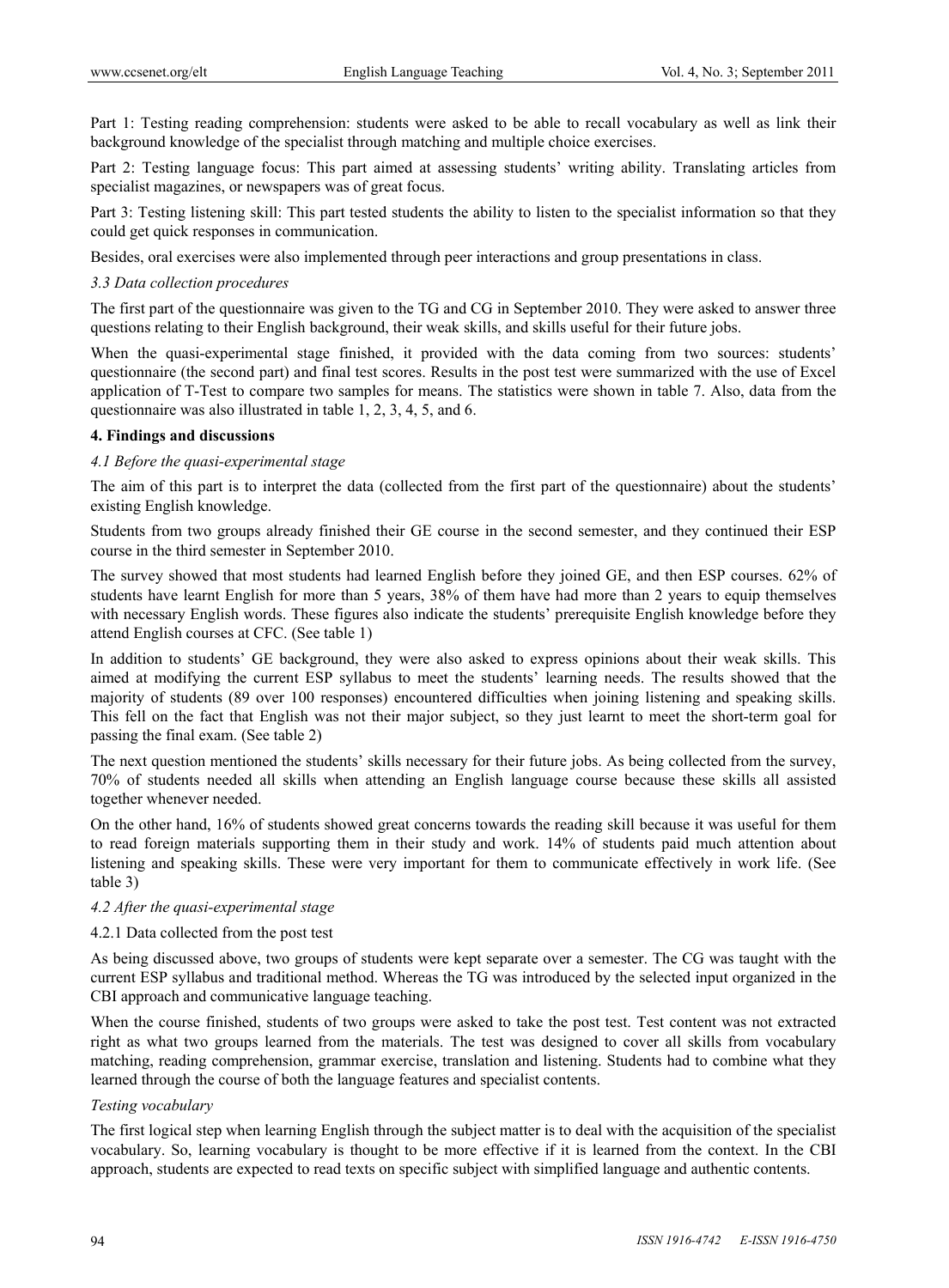It could be seen that almost 84% of students from the TG got good results on the specialist terminologies. This result was drawn from the learning situation where students had a chance to learn words from contexts and they used them right after the class finished. However, there were still 16% of students who were assessed to be at the average level. Anyway, this was a minor number in the survey because there was not any student who was weak at this starting step.

Meanwhile, only 24% of students from the CG were cited to be good at the specialist terminologies. This low figure resulted from the current ESP syllabus which unintentionally forced students to grasp much repetition of vocabulary passively.

#### *Reading comprehension*

With the CBI approach, students can simultaneously use the foreign language to express their thoughts in different situations, and further use it as a tool to comprehend the subject matter in school. To students in the TG, they were exposed to selected authentic materials written in simplified language to explore both content and language skills together.

For the reading skill, before reading the text, students from the TG were asked to make associations among key words, for example, "*balance sheet*, *turnover*", and so on. This phase aroused students' learning motivation and interest so that students can have a basic understanding before joining reading texts. This resulted in the high percentage of students (90%) to be able to glance the sentence for meanings quickly.

#### *Grammar*

In the CBI approach, students can grasp knowledge of the content and simultaneously cut down the linguistics constituents for language learning. This technique helps kindle students' interest and involvement because they have a chance to access to grammar points interconnected in the specific contexts.

The results showed that students from the TG seemed to be quicker when analyzing the sentence structure and finished anything related to grammar focus. As a result, 70% of students achieved good marks in grammar exercise, and only 30% of them were at the average level.

Meanwhile, students from the CG learned so many new words and complex sentence structures from the specialist texts. Therefore, they got deviations and found no central focus when reading. This resulted in the unpleasant scores in the grammar focus. Only 8% of them attained good marks for this part.

#### *Translation*

When learning ESP, students must be given frequent opportunities to deal with new information and experience in the research for meanings. However, these opportunities should be provided in ways that allow students to do more than just receive information.

In ESP course, translation is also an important skill because it enhances students' writing and speaking at the same time. In reality, accounting jobs require people to be flexible and agile at market information. Therefore, students must be given chances to access to translation of the latest news, or articles in the specialist field.

Because students from the TG were familiar with words of the specialist extracted from magazines, they were not strange when being asked to perform translation tasks. This resulted in the figure of 48% of students to be at good level, and another 48% at average level. Only 4% of them were weak as being compared with 78% of students from the CG.

#### *Listening*

The present ESP course at CFC tends to focus much on language analysis, so it quietly neglects communicative tasks. To this syllabus, students were transmitted only with words and meanings relating to the field of accounting. With the Grammar Translation Method, students passively received what the teacher delivered only, and there was scant interactive communication in class. This led to the fact that only 14% of students in the CG were at good level, 34% average, and 52% below average.

Meanwhile, students from the TG were exposed to listening financial news, business events, and so on. They became more engaged and facilitated the learning process by combining all skills together. This resulted in 66% of students were at good level, 26% at satisfactory and only 8% of them below average.

In addition to figures helping prove the effectiveness of CBI application, the researcher also used an Excel application to compare two samples for means. Following the principle of doing statistics, the researcher makes a hypothesis before comparing two samples: means difference between two groups was zero (0) – the inefficient interference of CBI approach in the TG.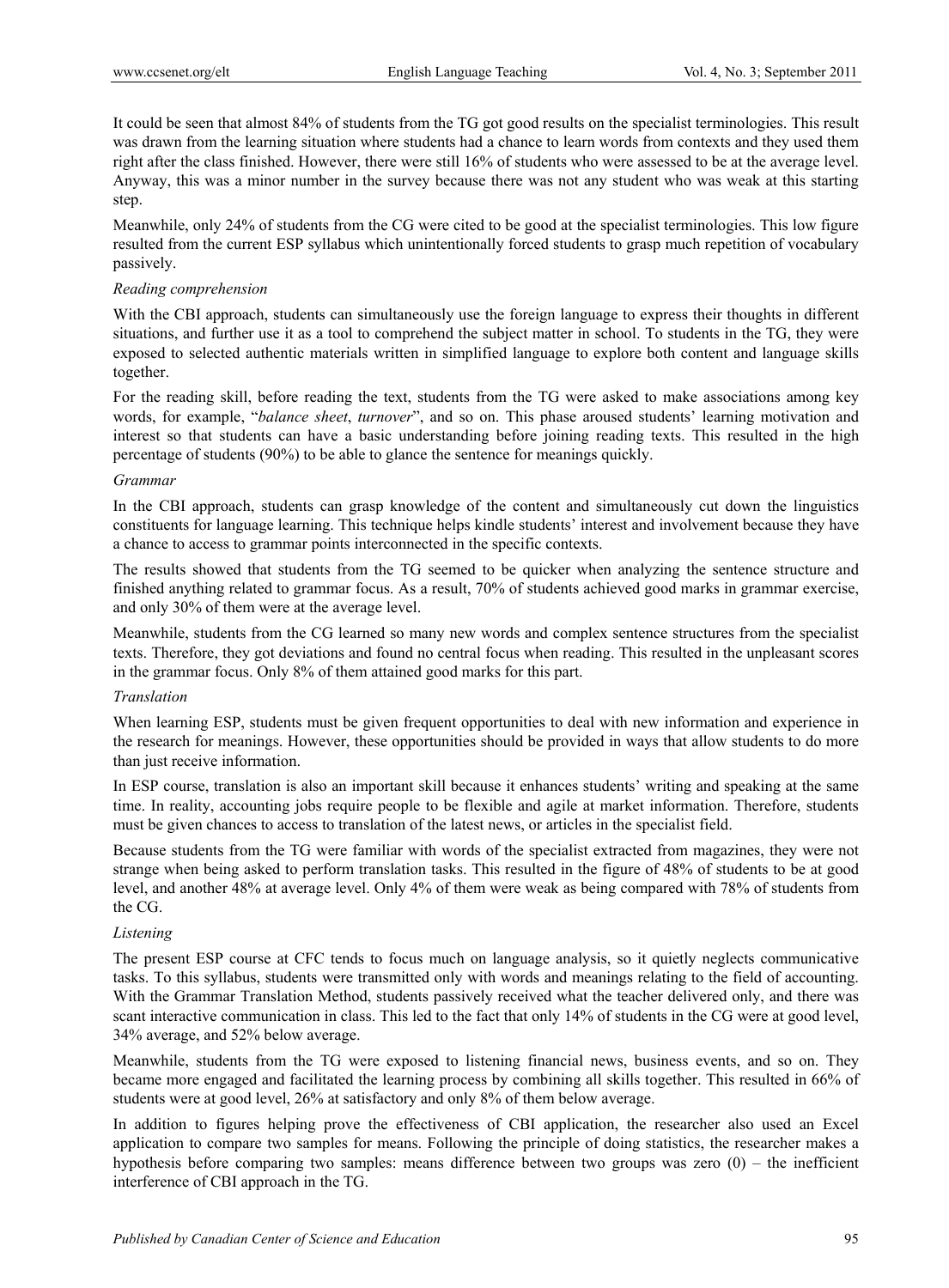However, when the statistics was completed, the indicators in the table helped reject the hypothesis because the absolute value of 11.34607535 is more than 2 (/11.34607535/  $>$  2). This statistic showed the negation of the hypothesis – means between two samples was equal. (See table 7)

From the statistics results, the researcher could infer the conclusion that the interference of CBI approach in the TG brought its promising effects for the ESP course.

4.2.2 Data collected from the questionnaire (second part)

Students from the TG were asked to join the second part of the questionnaire when they finished the post test. Data collected explored the students' learning style, their opinions towards usefulness of ESP as well as the material input in harmony with the teacher's method in the ESP course incorporated in the CBI approach.

In the CBI approach, all skills taught help employ the students' professional knowledge and prompt them to activate it in a foreign language. The data showed that 84% of students strongly agreed the usefulness of ESP in learning the specialist. At the same time, they could grasp concepts of the specialist and simultaneously enhanced their language skills. (See table 4)

CBI approach requires students to take part in interactive activities in class. So, the focus of class activities should be to elicit students' knowledge of content, and development of language ability. With data collected in the survey, 10% of students preferred the traditional learning and teaching. Meanwhile, 15% of students felt interested in communicative tasks organized by the teacher. These promoted cooperative learning among students and brought positives results in their study. However, 75% of students were pleased to combine both two methods. For this combination, students had opportunities to employ their specialist knowledge and improve their oral skills. (See table 5)

In addition to the students' learning style, the material input in accordance with the teacher method was of great concern. 92% of students (26% of students *strongly agree* and 66% *agree*) admitted the benefits they received from the content/ language integration approach. Their motivation was aroused and they felt that they learnt something rather than the language per se. (See table 6)

Also, CBI is the learner-centred approach, so all materials designed are to meet the learner' needs. Therefore, the teacher acts as a facilitator in the course, and much of work is done by the learners. That was why 92% of students felt interested and involved in the course. However, 8% of them seemed not to be familiar with the insecure method in authentic materials due to their exposure in front of class via interactive tasks or group presentations.

#### **5. Conclusion**

In the view of arousing students' motivation in learning ESP, the researcher conducted the study of incorporating CBI in ESP context with the aim of improving the present ESP syllabus. Results collected from the quasi-experimental stage helped prove the effectiveness of CBI application in the ESP course. This was found through students' motivation during the course as well as their better scores at the end. Therefore, ESP teachers and language developers at CFC should use this study as a source for further research to renovate the current ESP material.

#### **References**

Breen, M. P. (1984). "Process syllabuses for the language classroom" in Brumfit, J. (ed.). *General English syllabus design*. Pergamon Press Ltd & The British Council.

Brinton, D. et al. (1989). *Content-Based second language instruction*. Boston: Heinle & Heinle Publishers.

Brinton, D. M. & Master, P. (1997). *New ways in Content-Based instruction*. Alexandria, VA: TESOL.

Brinton, D. M., Snow & Wesche, M. (1989). *Content-Based second language instruction*. New York: Newbury House.

Crandall, J. & Tucker, C. A. (1990). *Content-Based instruction in second and foreign language*. Newbury Park, CA: Sage.

Curtain, H. Milwaukee Public Schools and Haas, M. Colombia University. (n.d). *Integrating foreign language and content instruction in grades K-8.* Retrieved March 16, 2008, from http://w.cal.org/resources/digest/int-for-k8.html

Davies, S. (2003). *Content-Based instruction in EFL contexts*. Retrieved March 20, 2008, from http://iteslj.org/Articles/Davies-CBI.html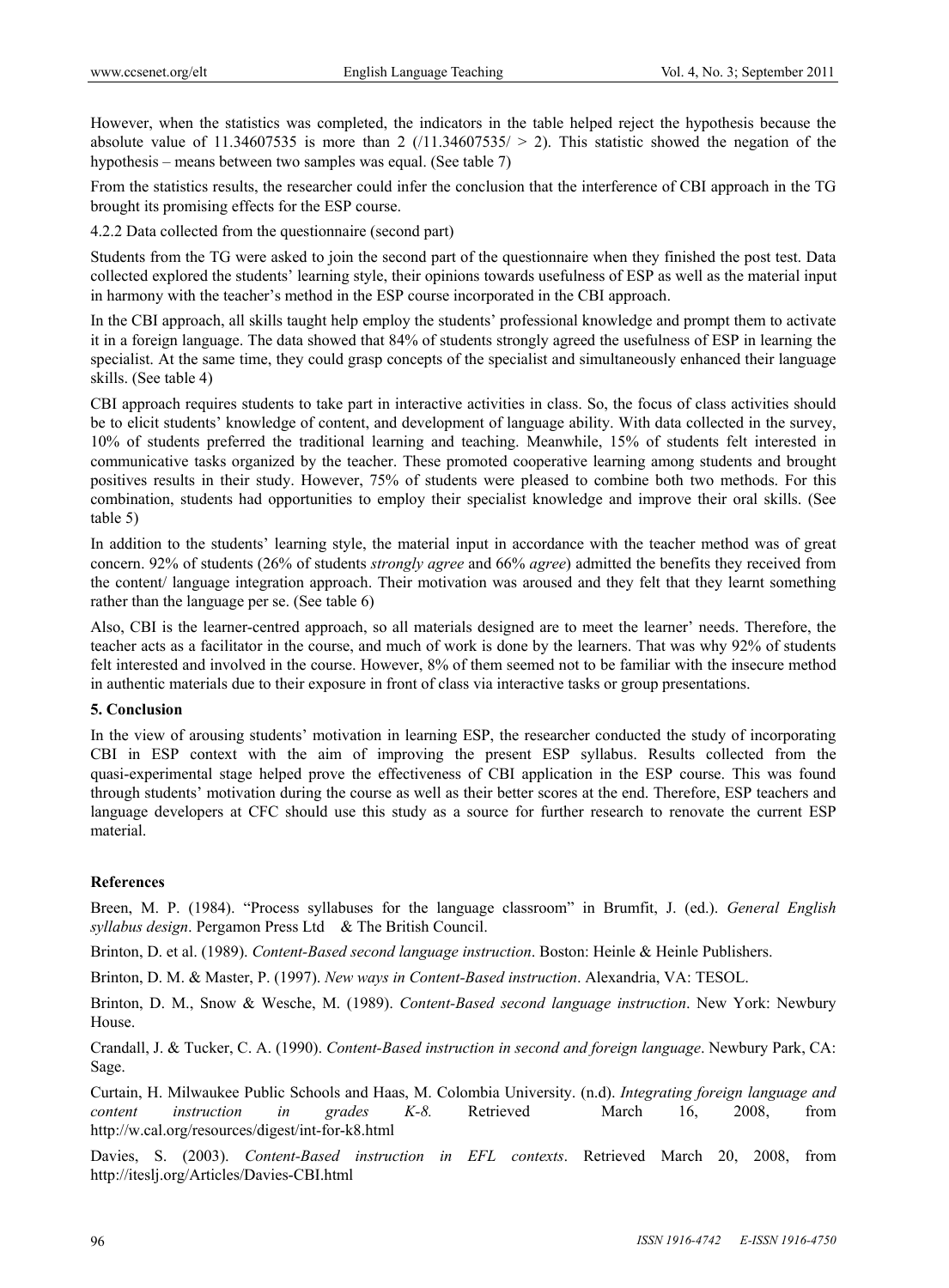Duenas, M. (n.d). *A description of prototype models for Content-Based language instruction in higher education*. Departamento de Filología Inglesa. Universidad de Murcia. Retrieved September 15, 2009, from http://w.publications.ub.es/revistes/bells12/PDF/art04.pdf

Herrero, A., H. (2005). *Content-Based Instruction in an English oral communication course at the University of Costa Rica*. Universidad de Costa Rica. Retrieved October 15, 2007, from http://revista.inie.ucr.ac.cr/articulos/2-2005/archivos/oral.pdf

Hutchinson, T. & Waters, A. (1987). *English for specific purpose*. UK: CUP. doi:10.1017/CBO9780511733031, http://dx.doi.org/10.1017/CBO9780511733031

Kavaliauskiene, G. (2004). *Research into the integration of Content-Based instruction into the ESP classroom*. Law University of Lithuania, Vilnius, Lithuania. Retrieved March 16, 2008, from http://www.shakespeare.uk.net/journal/jllearn/2\_2/kava2\_2.html

Kumar, R. (1996). *Research methodology (pp. 86-90)*. Melbourne: Longman.

Met, M. (1999). *Content-Based instruction: Defining terms, making decisions*. NFLC Reports. Washington, DC. The National Foreign Language Center.

Met, M. (1999). *Content-Based instruction: defining terms, making decisions*. The National Foreign Language Center. Washington, D.C. Retrieved September 20, 2007, from http://carla.umn.edu/cobaltt/modules/principles/decisions.html

Peachey, N. (2003). *Content-Based instruction*. The British Council. Retrieved September 10, 2007, from http://www.teachingenglish.org.uk/think/article/content-based-instruction

Richards, J. C. & Rodgers T. S. (1992). *Approaches and methods in language teaching. A description and analysis*. CUP.

Richards, J. C. & Rodgers, T. S. (2001). *Content-Based instruction.* In Approaches and Methods in Language Teaching. CUP. doi:10.1017/CBO9780511667305, http://dx.doi.org/10.1017/CBO9780511667305

Richards, J. C. (2001). *Curriculum developing in language teaching*. UK: CUP. doi:10.1017/CBO9780511667220, http://dx.doi.org/10.1017/CBO9780511667220

Sticht, T., G. (1997). *The theory behind Content-Based instruction*. Retrieved September 20, 2007, from http://.ncsall.net/?id=433

Stoller, F., L. & Grabe, W. (1997). *A Six-T's approach to Content-Based instruction*. Longman. Retrieved June 25, 2008, from http://www.carla.umn.edu/cobaltt/modules/curriculum/stoller\_grabe1997/6Ts.pdf

Streven, P. (1977). Special-Purpose language teaching: A perspective. Survey article. *Language teaching and linguistics abstracts* 10(3): 145-163.

Strevens, P. (1980). *Teaching English as an international language: From practice to principle*. Oxford: Pergamon Press

Strevens, P. (1988). *The learner and teacher of ESP*. Modern English Publications in association with the British Council.

Stryker, S. & Leaver, B. L. (1997). *Content-Based instruction in foreign language education: Models and methods*. Washington, DC: Georgetown University Press.

*The practice of learning theories/ CBI: Content-Based instruction in language learning*. (n.d.). Retreived August 20, 2007, from http://en.wikibooks.org/wiki/The\_Practice\_of\_Learning\_Theories/CBI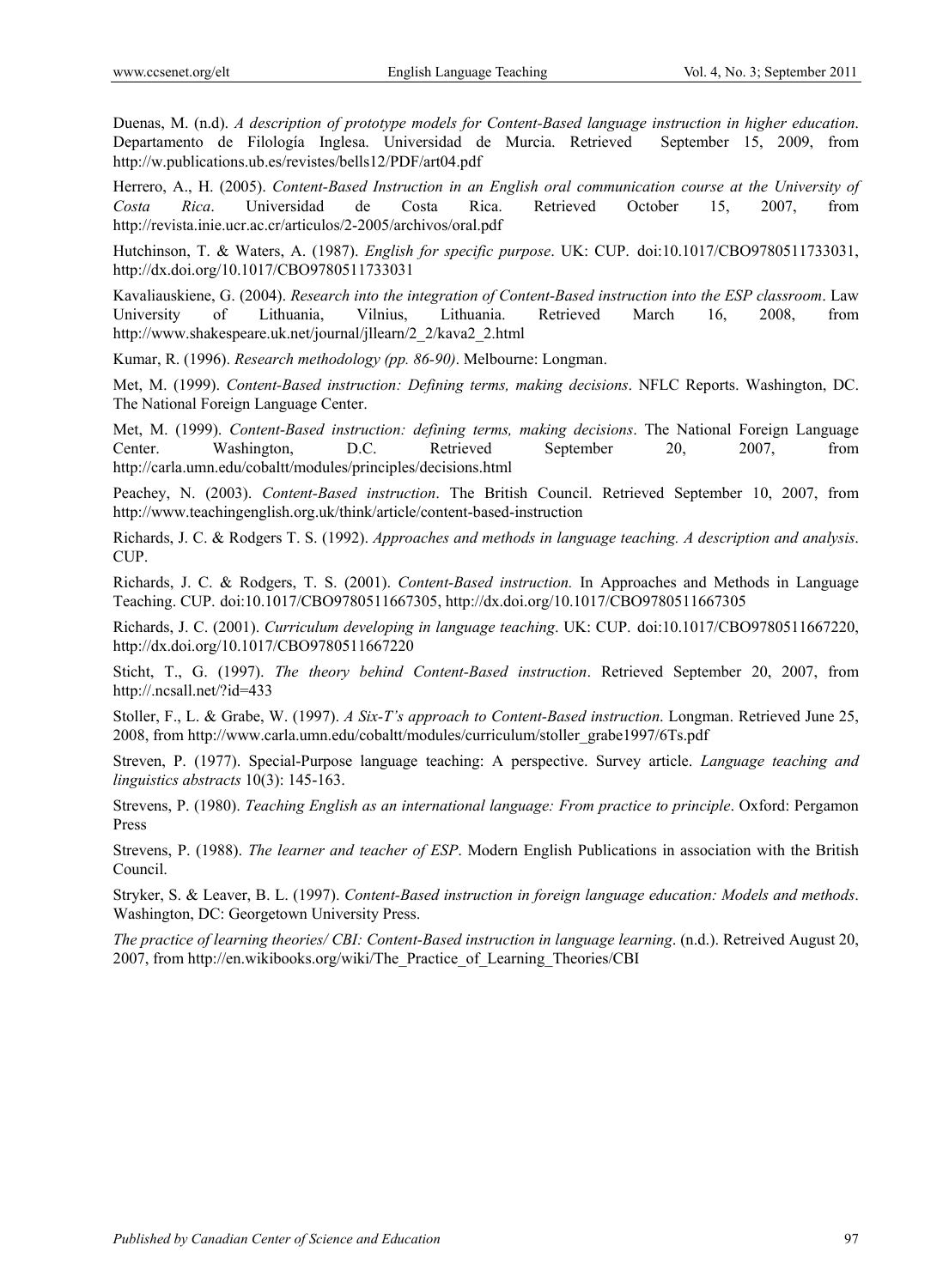## Table 1.

| English study background  |         |  |  |  |
|---------------------------|---------|--|--|--|
| Years of learning English | Percent |  |  |  |
| More than 5               | 62%     |  |  |  |
| From 2 to $5$             | 23%     |  |  |  |
| Less than 2               | 15%     |  |  |  |

### Table 2.

| <b>Students' skills weakness</b> |         |  |  |  |
|----------------------------------|---------|--|--|--|
| Skills                           | Percent |  |  |  |
| Listening & Speaking             | 89%     |  |  |  |
| Reading                          | 5%      |  |  |  |
| Translation                      | 6%      |  |  |  |

# Table 3.

| Skills important for future job |         |  |  |  |
|---------------------------------|---------|--|--|--|
| Skills                          | Percent |  |  |  |
| All skills                      | 70%     |  |  |  |
| Reading                         | 16%     |  |  |  |
| Listening & Speaking            | 14%     |  |  |  |

## Table 4.

| The usefulness of ESP |         |  |  |  |
|-----------------------|---------|--|--|--|
|                       | Percent |  |  |  |
| Strongly agree        | 84%     |  |  |  |
| Agree                 | 16%     |  |  |  |
| No opinion            | 0%      |  |  |  |
| Disagree              | $0\%$   |  |  |  |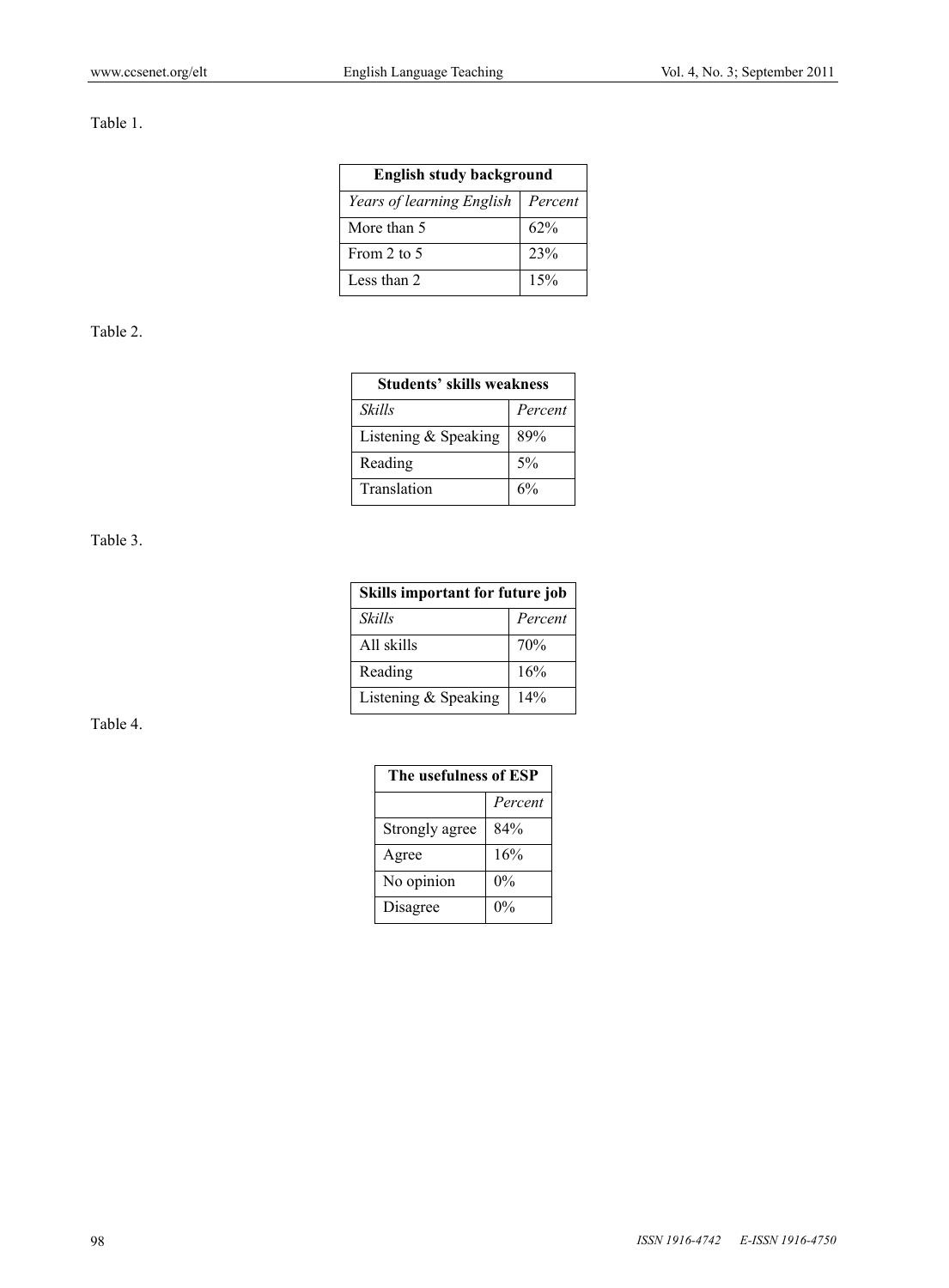#### Table 5.

| <b>Students' ESP learning style</b> |         |  |  |  |
|-------------------------------------|---------|--|--|--|
|                                     | Percent |  |  |  |
| Passive learning style              | 10%     |  |  |  |
| Active learning style               | 15%     |  |  |  |
| Active & Passive combination        | 75%     |  |  |  |

#### Table 6.

| Material input in the CBI approach |         |  |  |
|------------------------------------|---------|--|--|
|                                    | Percent |  |  |
| Strongly agree                     | 26%     |  |  |
| Agree                              | 66%     |  |  |
| No opinion                         | $0\%$   |  |  |
| Disagree                           | 8%      |  |  |

#### Table 7.

| t-Test: Paired Two Sample for Means |             |             |  |  |
|-------------------------------------|-------------|-------------|--|--|
|                                     | Variable 1  | Variable 2  |  |  |
| Means                               | 7.88        | 6.14        |  |  |
| Variance                            | 0.475102041 | 0.653469388 |  |  |
| Observations                        | 50          | 50          |  |  |
| t Stat                              | 11.34607535 |             |  |  |